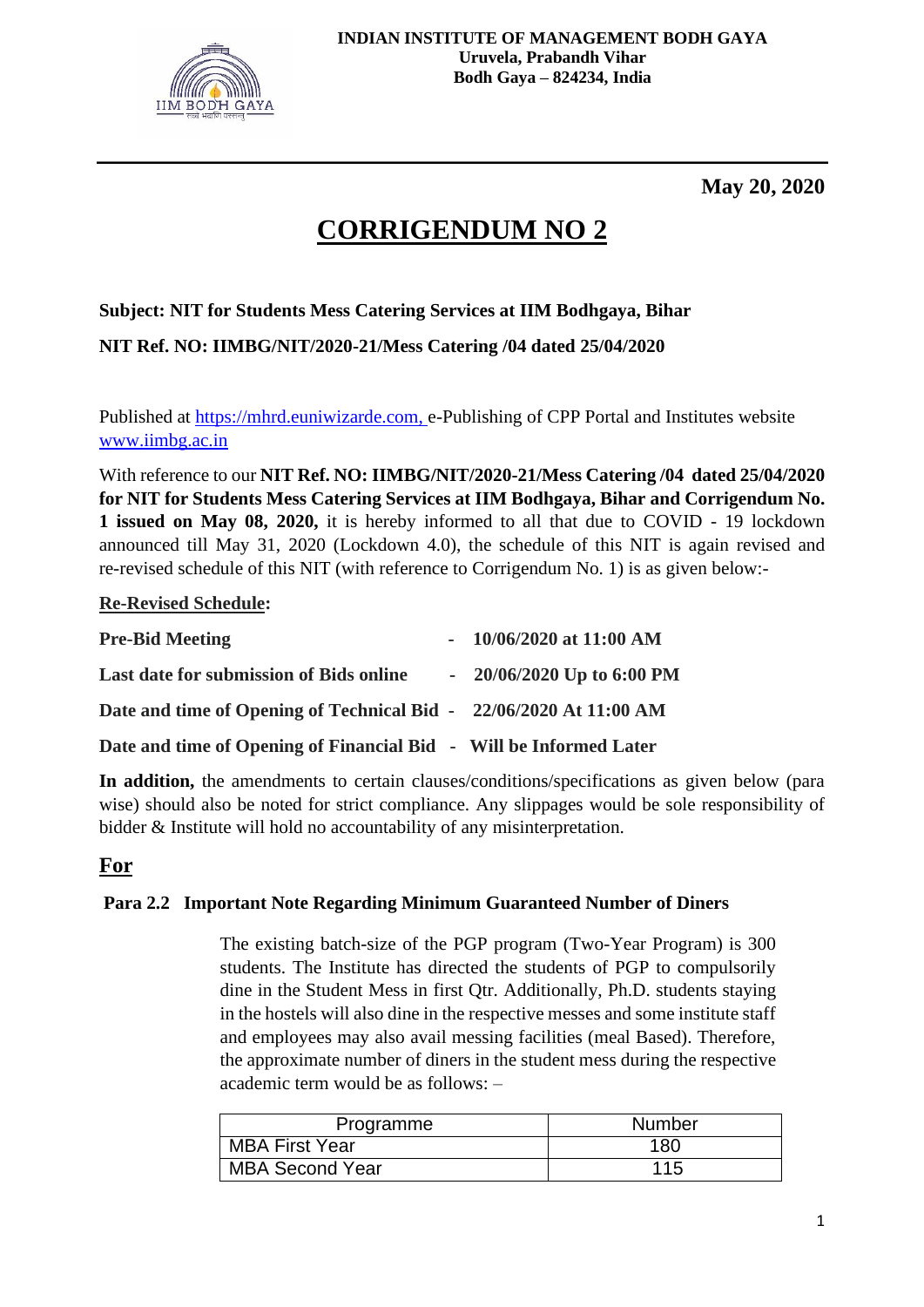| Ph.D.                           | 05        |
|---------------------------------|-----------|
| Approximate Staff and employees | $35 - 45$ |
| Total                           | 340-350   |

**There might be a variation of 10% (+/-) in the above referred estimated number of diners excluding the staff & employee (35-45).**

The Institute will guarantee minimum 270 diners from the above-referred estimate for the first quarter. The variation in number of diners subsequently will be taken care by the service provider. This number will vary during the term break, summer break, holidays, outstation projects and assignments of the students. The summer break period is generally Mid-March to Mid-June of every year wherein the messes would remain closed.

Apart from above minimum guaranteed numbers, the Institute does not guarantee/underwrite any specific volume of business.

## **Read**

#### **Para 2.2 Important Note Regarding Minimum Guaranteed Number of Diners**

Due to COVID-19 pandemic and prevailing uncertainty, the Minimum Guaranteed Number of Diners may not be guaranteed. The Institute under present circumstances will not guarantee any minimum numbers of Diners.

The No. of Diners or change in strength of diners from first quarter itself shall be catered by Bidder/Contractor.

Thus, Institute neither guarantee any minimum number nor guarantee/undertake any specific volume of business in light of COVID - 19 uncertainty.

However, as & when, Institution start functioning to its full capacity, bidder/service provider can expect 270-300 diners but the periodicity of its occurrence is beyond control as of now and is solely dependent on Covid-19 management orders & instruction from Government of India.

# **For**

#### **14 (a) Contract Period**

The contract will be initially for a period of ONE year from the date of issue of the order, with a built-in scheme for review of the performance at the end of first year for extension to the next year. Based on satisfactory performance, the contract may be extended maximum up to another two years (one year at a time) on the same terms & conditions on mutual agreement.

#### **Read**

#### **14 (a) Contract Period**

The Contract Period might not be for a period of One Year from the date of issue of work order, as the time of opening of Institute is still unknown due to COVID-19 Pandemic.